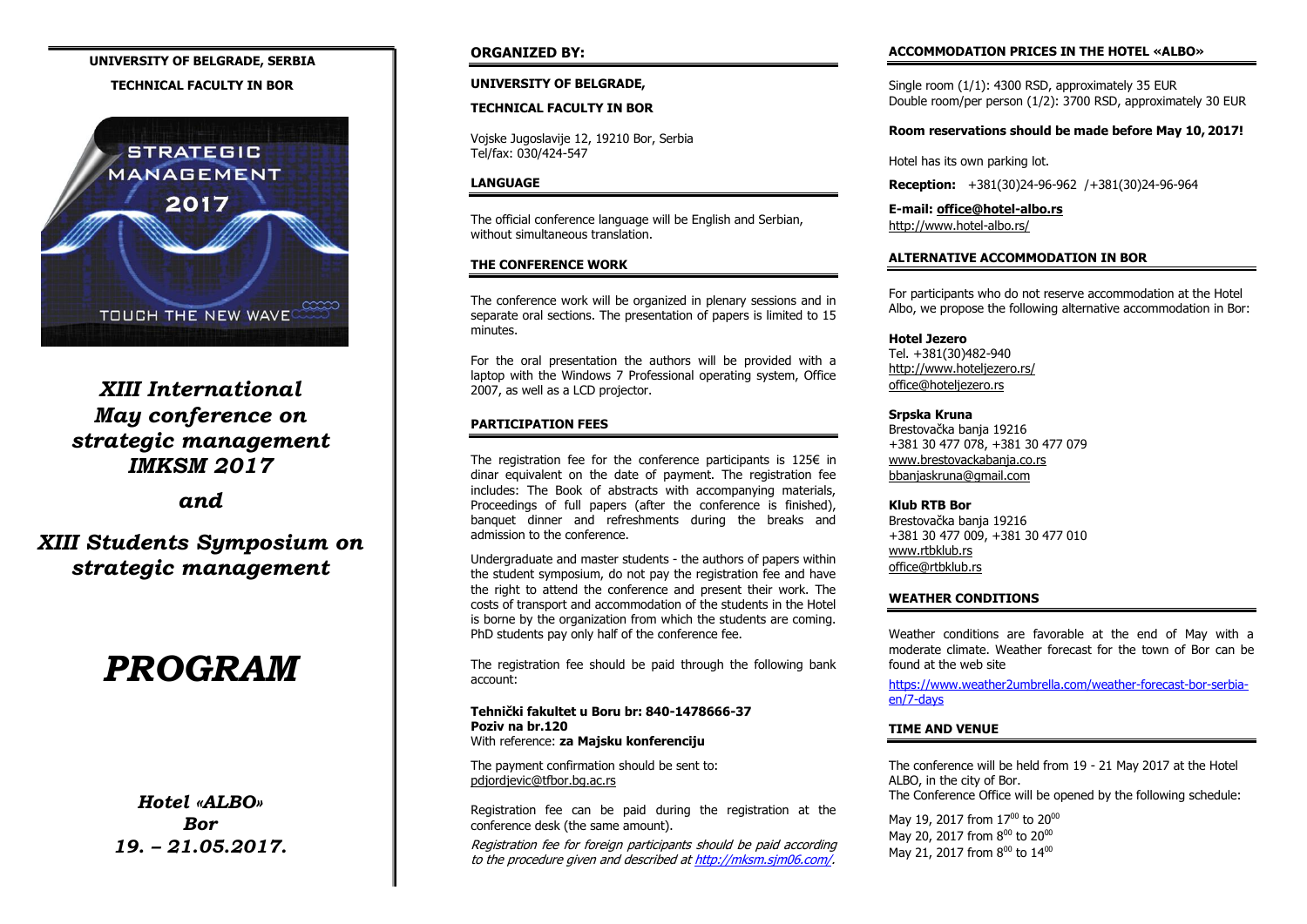#### **INFORMATIONS**

Predrag Djordjevic, President of the conference Organizational Board [djpredrag@gmail.com](mailto:djpredrag@gmail.com) and [pdjordjevic@tfbor.bg.ac.rs](mailto:pdjordjevic@tfbor.bg.ac.rs)

Mobile tel. number: +381 60 700 20 47

#### **OPŠTI PROGRAM/GENERAL PROGRAM**

#### **Petak 19.05.2017. / Friday 19.05.2017**

Dolazak gostiju – Arrival of participants 17<sup>00</sup>-20<sup>00</sup> Registracija učesnika / Registration

#### **Subota 20.05.2017. / Saturday 20.05.2017**

08<sup>00</sup>-09<sup>00</sup> – Prijem i registracija učesnika / *Registration* 

09<sup>00</sup>-09<sup>30</sup> – Otvaranje konferencije / *Official opening* 

09<sup>30</sup>-11<sup>00</sup> – Plenarna predavanja / *Plenary lectures* (Sala A / *Room A*)

 $11^{00}$ - $11^{30}$  – Kafe pauza / *Coffee break* 

11<sup>30</sup>-13<sup>30</sup> – Rad po sekcijama / *Conference sessions (Room A)* 

13<sup>30</sup>-15<sup>00</sup> – Ručak / Lunch

15<sup>00</sup>-16<sup>30</sup> – Rad po sekcijama / *Conference sessions (Room A and B)* 

 $15^{00}$ -16<sup>30</sup> – Studentski simpozijum o strategijskom menadžmentu / Students symposium on strategic management (Room C)

16<sup>30</sup>-17<sup>00</sup> – Kafe pauza / *Coffee break* 

17<sup>00</sup>-18<sup>30</sup> – Rad po sekcijama / Conference sessions (Room A)

 $17<sup>00</sup>$ -18<sup>30</sup> – Studentski simpozijum o strategijskom menadžmentu / Students symposium on strategic management (Room C)

 $17<sup>00</sup>$ -20<sup>00</sup> – Round-table: Practical approaches to Natural resource management for sustainable regional development *(Room B)* 

18<sup>30</sup>-19<sup>00</sup> – Kafe pauza / Coffee break

19<sup>00</sup>-20<sup>00</sup> – Rad po sekcijama / *Conference sessions (Room A)* 

21<sup>00</sup> – Svečana večera / *Banquet dinner* 

#### **Nedelja 21.05.2017. / Sunday 21.05.2017**

9<sup>00</sup>- Opcioni izlet / *Optional field trip* 

9<sup>00</sup>-10<sup>30</sup> – Rad po sekcijama / *Conference sessions (Room A and B)* 

 $10^{30}$ - $11^{00}$  – Kafe pauza / Coffee break

11<sup>00</sup>-13<sup>00</sup> – Rad po sekcijama / *Conference sessions (Room A)* 

13<sup>00</sup> – Zatvaranje skupa / Official closure

#### **MAY CONFERENCE ON STRATEGIC MANAGEMENT**

**20.05.2017. 09 00 -11 00 (Konferencijska sala A – Room A) Predsedavajući/Chairman: Živan Živković, Ivan Mihajlović, Predrag Đorđević**

**09 00 -09 30 : Otvaranje Konferencije– Official opening (Sala A – Room A)**

#### **Pozdravni govor/ Opening note:**

**1. Ivan Mihajlović**, Co- President of the conference Organizational Board

**2. Predrag Đorđević,** President of the conference Organizational Board

**3. Pozdravi gostiju/Greetings from guests**

**09<sup>30</sup> -11 <sup>00</sup>– Plenarna predavanja / Plenary lectures (Sala A – Room A)**

**1. Jyrki Kangas<sup>1</sup> , Veikko Hiltunen<sup>2</sup> , Jouni Pykäläinen<sup>1</sup>** <sup>1</sup>University of Eastern Finland, Joensuu; <sup>2</sup>Kajaani, Finland **EXPERIENCES ON APPLYING MCDA AND VOTING METHODS TO THE MANAGEMENT OF STATE-OWNED LANDS IN FINLAND**

#### **2. Elena Kalugina<sup>1</sup> , Natalia Safronova<sup>2</sup>**

 $1$ Russian Presidential Academy of National Fconomy and Public Administration (RANEPA), Career Development Center; <sup>2</sup>RANEPA, Management and Marketing Department, Russia **FORMING COMPETENCES OF SOCIALLY RESPONSIBLE MANAGEMENT AS A SIGNIFICANT DRIVER FOR PROFESSIONAL DEVELOPMENT**

#### **3. Teppo Hujala**

University of Eastern Finland, School of Forest Sciences, Joensuu, Finland

#### **PARTICIPATION RATIONALES IN ENVIRONMENTAL MANAGEMENT**

**4. Nenad Milijić, Ivan Mihajlović, Ivan Jovanović** University of Belgrade, Technical Faculty in Bor, Management Department, Serbia

**ANALYSIS OF THE OCCUPATIONAL SAFETY FACTORS IN PRODUCTION COMPANIES, AS IMPORTANT SEGMENT OF THEIR STRATEGIC DEVELOPMENT**

**D i s k u s i j a / Discussion**

**Kafe pauza / Coffee Break**

#### **MAY CONFERENCE ON STRATEGIC MANAGEMENT**

**20.05.2017. 11 30 -13 30 (Konferencijska sala A – Room A) Predsedavajući/ Chairman: Natalia Safronova, Željko Stević, Ivan Mihajlović**

#### **1. Liisa Kemppainen<sup>1</sup>** , **Jukka Sirkiä1, 2** , **Minna Jukka<sup>1</sup>** , **Jukka Hallikas<sup>1</sup>**

1 Lappeenranta University of Technology, School of Business and Management; <sup>2</sup> Saimaa University of Applied Sciences, Business Administration, Lappeenranta, Finland **VIRTUAL ORGANIZATIONS AS A STRATEGIC CHOICE** 

**MULTIPLE CASE STUDY**

**2. Sanela Arsić, Djordje Nikolić, Ivan Mihajlović, Aleksandra Fedajev, Živan Živković**

University of Belgrade, Technical Faculty in Bor, Serbia **APPLICATION OF THE SWOT-MCDM MODEL TO PRIORITIZE THE SCENARIOS FOR MANAGEMENT DEVELOPMENT IN NATIONAL PARK DJERDAP, SERBIA**

3. Mihailo Ratknić<sup>1</sup>, Sonja Braunović<sup>1</sup>, Tatjana Ratknić<sup>1</sup>, **Ljubinko Rakonjac<sup>1</sup> , Nebojša Marjanović<sup>2</sup>** <sup>1</sup>Institute of Forestry, Belgrade; <sup>2</sup>Municipality of Boljevac, Boljevac, Serbia

#### **THE AFFORESTATION STRATEGY OF THE REPUBLIC OF SERBIA IN TORRENTIAL FLOOD RISK MANAGEMENT**

#### **4. Jelena Ranitović<sup>1</sup> , Aleksandar Janjić<sup>2</sup> , Lazar Velimirović<sup>1</sup> , Petar Vranić<sup>1</sup>**

<sup>1</sup>Mathematical Institute SASA, Belgrade; <sup>2</sup>Faculty of Electronic Engineering in Nis, Serbia

**RISK ANALYSIS BASED ON BAYESIAN NETWORKS AND A MULTI-CRITERIA DECISION-MAKING METHOD: SELECTION OF SWITCHES FOR THE 110kV SUBSTATIONS**

**D i s k u s i j a / Discussion**

#### **5. Željko Stević<sup>1</sup> , Enis Mulalić<sup>2</sup> , Irena Đalić<sup>1</sup> , Nenad Vasiljević<sup>3</sup>**

<sup>1</sup>University of East Sarajevo, Faculty of Transport and Traffic Engineering Doboj, Bosnia and Herzegovina; <sup>2</sup> Natron-Hayat d.o.o. Maglaj, Bosnia and Herzegovina; <sup>3</sup> Technical School Doboj, Bosnia and Herzegovina

#### **SWOT ANALYSIS OF LOGISTICS SYSTEM IN COMPANY OF THE PAPER PRODUCTION**

**6. Ivan Miković, Teodora Lolić, Darko Stefanović** Faculty of Technical sciences, Novi Sad, Serbia **UTILIZING WEB AND CLOUD-BASED TECHNOLOGIES TO SUPPORT CORPORATE BUSINESS OPERATIONS**

**7. Zorana Z. Vidić, Bojana D. Šaljić, Olivera S. Novitović** Beogradska poslovna škola; Užice, Serbia **PILOT PROJECT OF ECOLOGICAL HOUSE**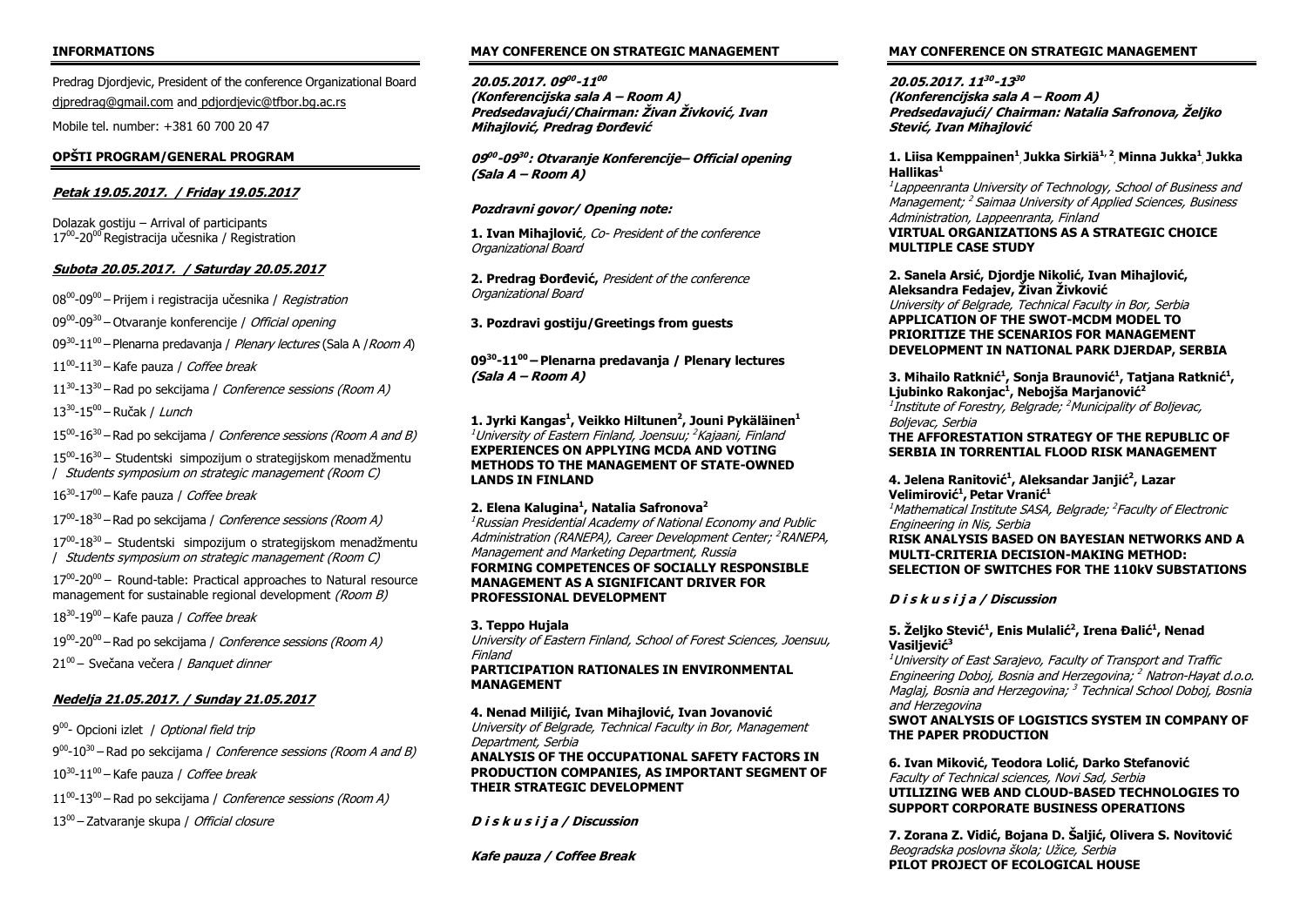#### **8. Alex Urubkov, Natalia Safronova, Natalia Minajeva, Tatiana Maslevich**

Institute of Sectoral Management (ISM), RANEPA, Russia **MEASURING THE IMPACT OF SOCIO - DEMOGRAPHIC CHARACTERISTICS OF THE PROJECT TEAM MEMBERS ON THE FORMATION OF TEAM ROLES (ON THE EXAMPLE OF THE CONCEPT R. BELBIN)**

#### **9. Zorica A. Veljković<sup>1</sup> , Damir Ćurić<sup>2</sup> , Vesna Spasojević Brkić<sup>1</sup> , Slobodan Radojevic<sup>1</sup>**

1 Faculty of Mechanical Engineering, University of Belgrade, Serbia; 2 Iron foundry "Novi Život", KPZZT, Zenica, Bosnia and Herzegovina

#### **DETERMINATION OF QUALITY IN PLASTIC INJECTION MOLDING PROCESS OF LID FOR OPTICAL FIBER HUB BASED ON GEOMETRIC DEFORMATIONS**

**10. Radenko Milojevic, Marija Radosavljevic, Nada Barac, Aleksandra Andjelkovic, Marija Radosavljevic** Faculty of Economics, University of Nis, Serbia **ASSESSMENT OF MATURITY LEVEL OF BUSINESS PROCESS MANAGEMENT AND SUPPLY CHAIN MANAGEMENT IN DEVELOPING COUNTRIES**

**D i s k u s i j a / Discussion**

**Ručak / Lunch**

#### **MAY CONFERENCE ON STRATEGIC MANAGEMENT**

## **20.05.2017. 15 00 -16 30**

**(Konferencijska sala A - Room A) Predsedavajući / Chairman: Elena Kalugina, Ivan Jovanović**

#### **1. Pavlina Stojanova<sup>1</sup> , Lence Petreska<sup>1</sup> , Emilija Stevanovska<sup>2</sup>**

<sup>1</sup>Megunaroden Slavjanski Univerzitet "Gavrilo Romanovic Derzavin"; <sup>2</sup>Business Academy Smilevski, Macedonia **PREDICTION OF STOCK PRICE USING TECHNICAL ANALYSIS**

#### **2. Dijana Damevska<sup>1</sup> , Maja Kocoska<sup>2</sup>**

<sup>1</sup>Business Academy Smilevski Institute of Management BASIM, Bitola; <sup>2</sup>Business Academy Smilevski BAS, Skopje **MARKETING COMBINATORICS FOR MORE SUCCESSFUL BUSINESS**

#### **3. Dejan Bogdanović, Ivan Jovanović, Valentina Velinov, Goran Stojanović**

Belgrade University, Technical Faculty in Bor, Serbia **MULTICRITERIA ANALYSIS OF ACCIDENTS IN UNDERGROUND PRODUCTION SYSTEMS**

#### **4. Danijela Despotović<sup>1</sup> , Danijela Durkalić<sup>2</sup>**

<sup>1</sup> University of Kragujevac, Faculty of Economics in Kragujevac, Kragujevac; <sup>2</sup>University of Belgrade, Technical Faculty in Bor, Serbia

#### **ANALYSIS OF BUDGET DEFICIT IN THE CANDIDATE COUNTRIES FOR EU MEMBERSHIP**

#### **5. Petronije Jevtić<sup>1</sup> , Ljiljana Stošić Mihajlović<sup>1</sup> , Ljubomir Miljković 2**

<sup>1</sup>Visoka škola primenjenih strukovnih studija u Vranju; <sup>2</sup>Fakultet za poslovno industrijski menadzment, Beograd, Serbia

#### **LOYALTY DEVELOPMENT MARKETING TO REDUCE RISK AND UNCERTAINTIES THE ENTREPRENEURIAL VENTURES**

#### **6. Ljiljana Stošić Mihajlović<sup>1</sup> , Petronije Jevtić<sup>1</sup> , Boro Krstic<sup>2</sup>**

 $1$ Visoka škola primenjenih strukovnih studija u Vranju, Serbia; <sup>2</sup>Univerzitet Bijeljina, Bosnia and Herzegovina **BEGINNER PROBLEMS OF ENTREPRENEURS**

#### **D i s k u s i j a / Discussion**

#### **7. Sablu Khan<sup>1</sup> , Mohd Afaq Khan<sup>2</sup>**

 $1$  Department of Business Administration, Aligarh Muslim University; <sup>2</sup> Faculty of Management Studies & Research, Aligarh Muslim University, India

#### **CUSTOMER ADVOCACY: A STRATEGY FOR REVAMPING E-TAILERS' SERVICES IN INDIA**

**8. Sanela Božinović<sup>1</sup> , Olgica Mihajlović<sup>2</sup> , Miroslav Piljušić<sup>3</sup>**  $^{1}$ University in Belgrade - Technical faculty in Bor;  $^{2}$ Elementary school "Ljubica Radosavljević Nada"; <sup>3</sup>Union of Slovenian cultural societies of Serbia, Zajecar, Serbia **AWARENESS OF PRIMARY SCHOOL TEACHERS ABOUT USE OF NEW TECHNOLOGIES IN THE SYSTEM OF PRIMARY EDUCATION IN SERBIA**

#### **9. Mehraj Udin Ganaie, Mohammad Israrul Haque**

Faculty of Management Studies and Research, Aligarh Muslim University, Aligarh, India **HUMAN TALENT MANAGEMENT ORIENTATION AND VALUE** 

**CREATION: A RESEARCH AGENDA**

#### **10. Alexander Miller**

Omsk State University called after F.M. Dostoevsky **ENTREPRENEURIAL COST MANAGEMENT: INSTRUMENTAL APPROACH**

#### **11. Ahmed Essdai<sup>1</sup> , Vesna Spasojević Brkić<sup>1</sup> , Aleksandar Brkić<sup>2</sup>**

<sup>1</sup>University of Belarade, Faculty of Mechanical Engineering: 2 Innovation Center, Faculty of Mechanical Engineering, Belgrade, Serbia

**ERGONOMIC MULTIVARIATE MODELLING OF LIBYAN DRIVERS ACCOMODATION IN PASSENGER CARS**

#### **12. Kristijan Ristić**

Bussines and Law faculty, Union university – Nikola Tesla, Belgrade, Serbia

**"CORE COMPETENCY" OF BANKING MANAGERS AND BANKING BUSSINES EXCELLENCE**

#### **13. Ivan Jovanović, Nenad Milijić, Dejan Bogdanović, Anđelka Stojanović**

University of Belgrade, Technical Faculty in Bor, Engineering Management Department, Serbia

#### **IMPACT ANALYSIS OF THE ELEMENTS OF OCCUPATIONAL SAFETY AND KNOWLEDGE MANAGEMENT ON PROJECT GOALS REALISATION AND BENEFITS IN THE PROJECT-BASED ORGANIZATIONS IN ŠUMADIA DISTRICT**

**D i s k u s i j a / Discussion**

**Kafe pauza / Coffee Break**

#### **MAY CONFERENCE ON STRATEGIC MANAGEMENT**

#### **20.05.2017.15 00 -16 30**

**(Konferencijska sala B - Room B) Predsedavajući / Chairman: Željko Vojinović, Milica Arsić**

**1. Jelena Jovkić, Snežana Urošević, Milovan Vuković** University of Belgrade, Technical Faculty in Bor, Serbia **THEORETICAL AND METHODOLOGICAL APPROACHES IN STUDYING INTELLECTUAL CAPITAL**

**2. Tamara Vesić, Miloš Nikolić, Jovan Petronijević** Visoka škola za poslovnu ekonomiju i preduzetništvo, Serbia **THE FISCAL CHARACTER OF THE EXCISE AND ITS INFLUENCE ON THE CONSUMPTION AND SOCIAL POLITICS IN THE REPUBLIC OF SERBIA**

#### **3. Ivan Jovanović, Milica Arsić**

University of Belgrade, Technical Faculty in Bor, Engineering Management Department, Serbia **IMPACT OF ENTREPRENEURIAL ACTIVITIES ON THE INNOVATIVENESS AND PROFITABILITY OF SMEs IN EASTERN SERBIA**

#### **4. Zoran Pavlović**

FON University in Belgrade,"Serbian railway" a.d., Serbia **USABILITY OF APPLICATIONS RAILWAY**

#### **5. Slobodan Adžić**

Univerzitet Union – Nikola Tesla, Fakultet za menadžment FAM, Sr. Karlovci, Serbia

**THE LEARNING ORGANIZATION IN SERBIAN ACADEMIC SETTING: A FAD OR AN ECHO?**

#### **D i s k u s i j a / Discussion**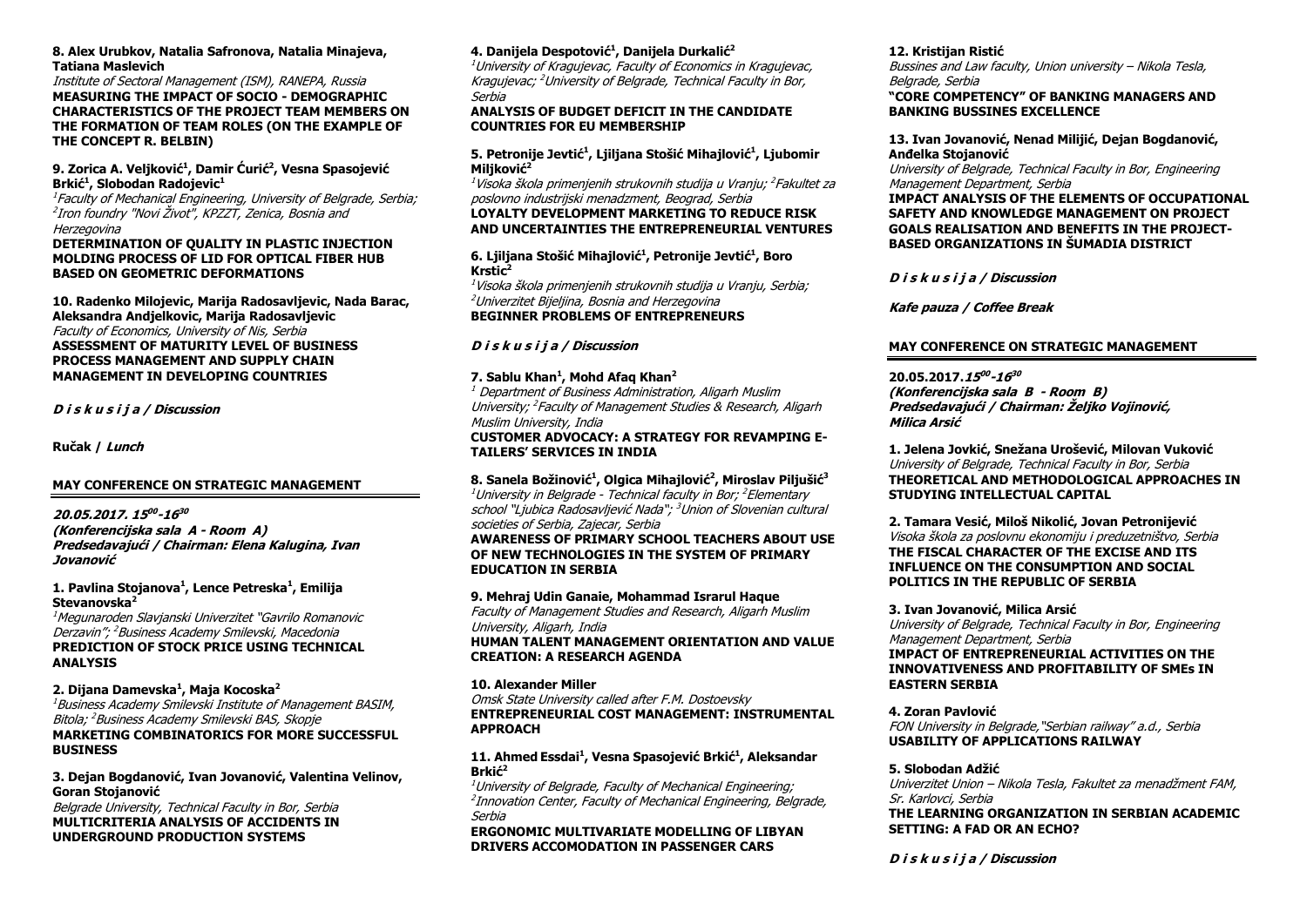#### **6. Anđelka Stojanović, Sanela Arsić, Ivan Mihajlović, Isidora Milošević**

University of Belgrade, Technical Faculty in Bor, Serbia **ATTITUDE OF EMPLOYEES ON CORPORATE SOCIAL RESPONSIBILITY IN SERBIA**

**7. Dragan Ilić<sup>1</sup> , Marko Milosavljević<sup>1</sup> , Jelena Ilić<sup>2</sup>** 1 Fakultet za ekonomiju i inženjerski menadžment u Novom Sadu; <sup>2</sup>Pravni fakultet za privredu i pravosuđe u Novom Sadu, Serbia **THE ROLE AND IMPORTANCE OF BUSSINESS COMUNNICATIONS ON COMPANY'S IMAGE BUILDING**

#### **8. Zuzana Virglerova**

Tomas Bata University in Zlín, Faculty of Management and Economics, Czech Republic **THE SIZE OF THE COMPANY – ADVANTAGE OR DISADVANTAGE? (CASE STUDY FROM THE CZECH REPUBLIC)**

#### **9. Željko Vojinović<sup>1</sup> , Kristina Kuzmanović<sup>2</sup>**

 $1$ University of Novi Sad, Faculty of Economics Subotica, Serbia; <sup>2</sup>Independent University of Banja Luka, Bosnia and Herzegovina **WIND ENERGY - A LEADING SOURCE OF NEW RENEWABLE ENERGY CAPACITY**

**10. Wekesa L<sup>1</sup> ., Maalu J.K.<sup>2</sup> , Gathungu J.<sup>2</sup> , Wainaina G.<sup>2</sup>** <sup>1</sup>Kenya Forestry Research Institute, Coast Eco Region Research Programme; <sup>2</sup>University of Nairobi, School of Business, Department of Business Administration, Kenya **MEDIATING EFFECT OF COMPETITIVE STRATEGY ON ENTREPRENEUR CHARACTERISTICS AND PERFORMANCE OF NON-TIMBER FOREST PRODUCTS FIRMS IN KENYA**

**11. Slobodan Cvetanović<sup>1</sup> , Danijela Despotović<sup>2</sup> , Srdjan Milićević<sup>3</sup>**

 $^{1}$ University of Niš, Faculty of Economics;  $^{2}$ University of Kragujevac, Faculty of Economics; <sup>3</sup>Belgrade Metropolitan University, Serbia **COMPETITIVENESS OF INDUSTRY BASED ON THE CREATION OF ABILITIES**

**D i s k u s i j a / Discussion**

**Kafe pauza / Coffee Break**

#### **STUDENTS SYMPOSIUM ON STRATEGIC MANAGEMENT**

**20.05.2017. 15 00 -16 30 (Konferencijska sala C - Room C) Predsedavajući/ Chairman: Vlada Polyakova, Sanela Arsić, Ivana Veličkovska**

**1. Vlada Polyakova, Nadezhda Sviridova, Daria Melnik** Russian Presidential Academy of National Economy and Public Administration (RANEPA), Russia **THE KEY PARAMETERS OF ECO-BRANDS POSITIONING**

#### **2. Ivana Veličkovska, Maja Stanujkić** University of Belgrade, Technical Faculty in Bor, Engineering Management Department, Serbia **OUTRANKING METHODS IN ENVIRONMENTAL MANAGEMENT- A REVIEW AND A CASE STUDY**

**3. Ivana Veličkovska, Maja Stanujkić, Ana Stanujkić, Dijana Gavrilović, Dragana Dimitrievska, Nikola Balašević** University of Belgrade, Technical Faculty in Bor, Engineering Management Department, Serbia **BUSINESS IMPROVEMENT IN NATIONAL PARK DJERDAP IN TERMS OF SUSTAINABLE REGIONAL DEVELOPMENT**

**4. Dušan Bogdanović, Sanela Božinović** University of Belgrade, Technical Faculty in Bor, Serbia **THE IMPACT OF DIFFERENT TYPES OF INCENTIVES OF EMPLOYEES OF TECHNICAL FACULTY IN BOR ON THEIR WORK MOTIVATION LEVEL: A CASE STUDY**

**5. Ljiljana S. Mihajlović<sup>1</sup>** , **Miloš Nikolić<sup>2</sup>** <sup>1</sup>Visoka škola primenjenih strukovnih studija u Vranju; <sup>2</sup>Univerzitet Džon Nezbit, Serbi<sup>a</sup> **PROCESI U PREDUZETNIŠTVU – OD IDEJE DO POTPUNE** 

**KONTROLE NAD BIZNISOM**

**6. Jasna Stojanović, Jelena Petrović** Visoka škola za poslovnu ekonomiju i preduzetništvo, Beograd, Sebia **TROŠKOVI POSLOVANJA PREDUZEĆA**

**7. Radmila Janković, Andrea Dobrosavljević, Milica Đorđević, Valentina Cvetković, Jelena Kovačević** University of Belgrade, Tehnical Faculty in Bor, Serbia **SCIENCE AND TECHNOLOGY PARK BOR**

**8. Dijana Stepova, Milica Stevanović** Visoka škola primenjenih strukovnih studija u Vranju, Serbia **TRADITIONAL AND MODERN BANK OPERATIONS**

#### **9. Emanuela Bogdanovic**

University of Belgrade, Technical Faculty in Bor, Engineering Management Department, Bor, Serbia

**CHANGE MANAGEMENT AND PROBLEM SOLVING IN "EAST STAR GROUP" COMPANY, KNJAZEVAC, USING AHP METHOD**

#### **10. Danijela Vučković, Dušan Bogdanović, Marija Pajović, Nikola Gubijan**

University of Belgrade, Technical Faculty in Bor, Engineering Management Department, Bor, Serbia **THE IMPLEMENTATION OF THE PROMETHEE-GAIA METHOD IN THE PROCESS OF DETERMINING THE BENCHMARKING PARTNER IN BUILDING A CHP PLANT**

#### **11. Dušan Bogdanović**

University of Belgrade, Technical Faculty in Bor, Engineering Management Department, Serbia **STATISTICAL RELIABILITY TESTING OF CAR TIRES WITH THE IMPLEMENTATION OF MONTE CARLO SIMULATION**

**D i s k u s i j a / Discussion**

**Kafe pauza / Coffee Break**

#### **MAY CONFERENCE ON STRATEGIC MANAGEMENT**

**20.05.2017. 17 00 -18 30 (Konferencijska sala A - Room A) Predsedavajući/ Chairman: Alena Borisova, Nenad Milijić**

**1. Drago Orčić, Snežana Urošević, Dejan Riznić** <sup>1</sup>Innovative Business International, <sup>2</sup>Univerzitet u Beogradu, Tehnički fakultet u Boru, Serbia **INNOVATIVE APPROACH TO INTELLECTUAL POTENTIAL IN ORDER TO CREATE NEW VALUE**

#### **2. Milica Arsić, Ivan Jovanović**

University of Belgrade, Technical Faculty in Bor, Serbia **THE IMPACT OF CREATIVITY, CREATIVE STRATEGIES AND METHODS FOR DATA COLLECTION ON SUSTAINIBILITY OF BUSINESS IDEA**

#### **3. Marijan Stevanovski<sup>1</sup> , Marjan Mladenovski<sup>2</sup> , Kristina Stevanovska<sup>3</sup>**

MIT University Skopje; <sup>2</sup>Euro College Kumanovo; <sup>3</sup>Virtual-M Kumanovo, Macedonia **USE OF FINANCIAL INTELLIGENCE IN MAKING** 

**FINANCIAL DECISIONS**

**4. Dragan Ilić, Marko Milosavljević** Fakultet za ekonomiju i inženjerski menadžment u Novom Sadu, Serbia **GLOBAL MARKETING RESEARCH ON EXAMPLE OF** 

**PHARMACEUTICAL INDUSTRY**

#### **D i s k u s i j a / Discussion**

#### **5. Alena Borisova**

Novosibirsk State Technical University, Russia **STAFF MANAGEMENT MECHANISM BASED ON THE ASSESSMENT OF ECONOMIC LOSSES DUE TO STAFF TURNOVER**

**6. Sanela Arsić, Anđelka Stojanović, Ivan Mihajlović** University of Belgrade, Technical Faculty in Bor, Serbia **THE MOST IMPORTANT DIMENSIONS OF CORPORATE SOCIAL RESPONSIBILITY**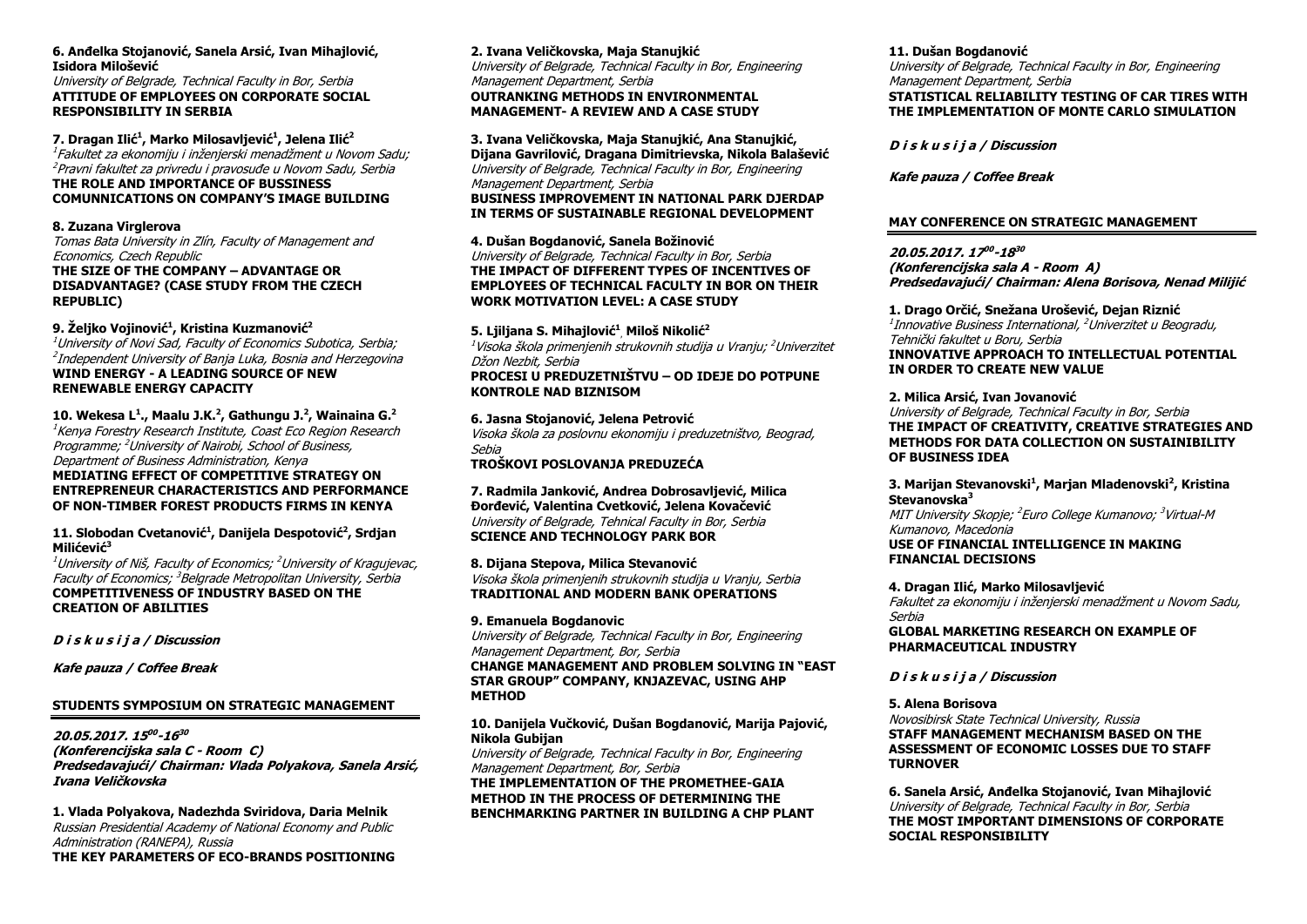#### **7. Danijela Durkalić, Aleksandra Fedajev**

University of Belgrade, Technical faculty in Bor, Serbia **NOMINAL AND REAL CONVERGENCE IN EU COUNTRIES IN THE PERIOD 2004-2015**

#### **8. Budakov Alexey Sergeevich**

Russian Presidential Academy of National Economy and Public Administration (RANEPA),Russia **THE ROLE OF PUBLIC-PRIVATE PARTNERSHIPS IN THE RENOVATION OF HOUSING AND INFRASTRUCTURE**

**9. Aleksandra Fedajev, Milica Arsić, Radmilo Nikolić** University of Belgrade, Technical faculty in Bor, Serbia **WHAT BOOST THE OCCURANCE OF THE SHADOW ECONOMY IN EUROPEAN ECONOMIES IN POST-CRISIS PERIOD: THE RESULTS OF STRUCTURAL MODEL**

**D i s k u s i j a / Discussion**

**Kafe pauza / Coffee Break**

#### **ROUND-TABLE: PRACTICAL APPROACHES TO NATURAL RESOURCE MANAGEMENT FOR SUSTAINABLE REGIONAL DEVELOPMENT**

**20.05.2017. 17 00 -20 00 (Konferencijska sala B – Room B) Predsedavajući/Chairman: Ž.Živković, I.Mihajlović,**

Topics covered in this round-table:

- **Environmental management**
- **Green Economy**
- **Eco-tourism**
- **Eco-entrepreneurship**
- **Forest management**
- **Tourism and Hospitality management**
- **Material flow management**

#### **STUDENTS SYMPOSIUM ON STRATEGIC MANAGEMENT**

**20.05.2017. 17 00 -18 30 (Konferencijska sala C – Room C) Predsedavajući/Chairman: Daria Melnik, Isidora Milošević, Ivica Nikolić**

**1. Spasić Nikola, Veličkovska Ivana** University of Belgrade, Technical Faculty in Bor, Engineering Management Department, Serbia **THE KEY FAILURE FACTORS OF SMALL AND MEDIUM-SIZED ENTERPRISES**

**2. Bojan Stojčetović, Tanja Brjazović, Katarina Caranović, Stefan Matić, Milica Pejčić, Jelena Paunović** University of Belgrade, Technical Faculty in Bor, Engineering Management Department, Serbia **PROVIDING ENERGY STABILITY OF THE STRPCE MUNICIPALTIY BY SELECTION AND IMPLEMENTATION OF THE BEST TECHNOLOGIES FOR THE UTILIZATION OF RENEWABLE ENERGY SOURCES**

**3. Aleksandra Đurić<sup>1</sup> , Miroslava Jevtić<sup>2</sup>** <sup>1</sup>University of Kragujevac, Faculty of Economics; University of Belgrade, Faculty of Economic, Serbia **COMPANY'S COMPETITIVE ADVENTAGE AND NATIONAL ECONOMIES**

**4. Aleksandar Đurić, Slađana B. Đurić** University of Kragujevac, Faculty of Law, Serbia **THE ADVANTAGES AND DISADVANTAGES OF PUBLIC-PRIVATE PARTNERSHIPS**

#### **5. Jelena Kovačević** Unieversity of Belgrade, Tehnical Faculty in Bor, Serbia **EFFECT OF TEACHERS KNOWLEDGE OF INFORMATION LITERACY ON EDUCATION**

**6. Marija Pajović, Maja Stanujkić, Dušan Bogdanović** University of Belgrade, Technical Faculty in Bor, Engineering Management Department, Serbia **THE IMPLEMENTATION OF THE ABC METHOD IN THE PROCESS OF SELECTING THE PRODUCTION PROGRAM**

**7. Marina Bogataj, Mima Cvetković, Emanuela Bogdanović, Ana Stanković, Maja Zlatojević** University of Belgrade, Technical Faculty in Bor, Engineering Management Department, Bor, Serbia **PROJECT RGOŠKA SPA AS A STRATEGY FOR THE DEVELOPMENT OF THE EASTERN SERBIA**

**8. Jelena Petrović, Nemanja Šerbanović, Igor Baltanović, Nenad Stefanović, Aleksandra Brčić** University of Belgrade, Technical Faculty in Bor, Engineering Management Department, Serbia **SELECTING A STRATEGY FOR INITIATING ECO INN THROUGH SWOT AND AHP METHODS**

**9. Marija Orlović i Katarina Radulović** University of Belgrade, Technical Faculty in Bor, Engineering Management Department, Serbia **ORGANIZING PRICE, VERTICAL DELEGATING AND HORIZONTAL DISPERSION PRICE MANAGEMENT**

**10. Milan Miljuš** University of Kragujevac, Faculty of Economics, Serbia **INTERDEPENDENCE BETWEEN LEADERSHIP STYLES AND ORGANIZATIONAL CONFLICT**

#### **11. Dušan Bogdanović, Sandra Blagojević, Natalija Tomić, Danijel Bogosavljević**

University of Belgrade, Technical Faculty in Bor, Engineering Management Department, Bor, Serbia **THE IMPLEMENTATION OF THE HYBRID ABC – ANP MODEL IN THE MULTICRITERIA DECISION ANALYSIS THE BAKERY PRODUCTION PROGRAM**

**12. Marija Mihajlović** Student integrisanih studija GAF, Univerzitet u Nišu, Serbia **UPRAVLJANJE ELEKTRONSKIM OTPADOM I NJEGOV UTICAJ NA ŽIVOTNU SREDINU URBANIH NASELJA**

#### **MAY CONFERENCE ON STRATEGIC MANAGEMENT**

**20.05.2017. 19 00 -20 00 (Konferencijska sala A – Room A) Predsedavajući/Chairman: M. Homen, D. Riznić**

**1. Ivan Dakov, Mariyan Genchev** Faculty of Management, Technical University – Sofia, Bulgaria **APPLICABILITY OF ALGORITHMS FOR PRODUCTION PLANNING OF VIRTUAL CELLULAR MANUFACTURING SYSTEMS IN INDUSTRIAL ENTERPRISES IN CONDITIONS OF MASS CUSTOMISATION**

**2. Nenad Nikolić<sup>1</sup> , Zhaklina Dhamo<sup>2</sup> , Vasilika Kume<sup>2</sup>** <sup>1</sup>University of Belgrade, Technical Faculty in Bor, Management Department, Serbia; <sup>2</sup>University of Tirana, Albania **COMPARATIVE ANALYSIS OF THE FACTORS INFLUENCING SME FAILURE IN SERRIA AND ALBANIA** 

**3. Sanela Arsić, Isidora Milošević** University of Belgrade, Technical Faculty in Bor, Serbia **INFLUENCE OF MOTIVATION ON EMPLOYEES IN ORGANIZATIONS**

#### **4. Ivan Dakov, Mariyan Genchev**

Faculty of Management, Technical University – Sofia, Bulgaria **ADAPTATION AND DEVELOPMENT OF THE ALGORITHMS FOR PRODUCTION PLANNING OF VIRTUAL CELLULAR MANUFACTURING SYSTEMS IN INDUSTRIAL ENTERPRISES IN CONDITIONS OF MASS CUSTOMISATION**

**5. Fadia Moosa Rasheed Hatamleh, Dusko Tomic** American university in the Emirates, College for Security and strategic studies, United Arab Emirates **ECOLOGICAL SECURITY OF AUE AS A FACTOR OF FUTURE DEVELOPMENT**

**6. Miloš Nikolić<sup>1</sup>** , **Ljiljana S. Mihajlović<sup>2</sup>** <sup>1</sup>Univerzitet Džon Nezbit; <sup>2</sup>Visoka škola primenjenih strukovnih studija u Vranju, Serbia **PROCESI U PREDUZETNIŠTVU – OD IDEJE DO POTPUNE KONTROLE NAD BIZNISOM**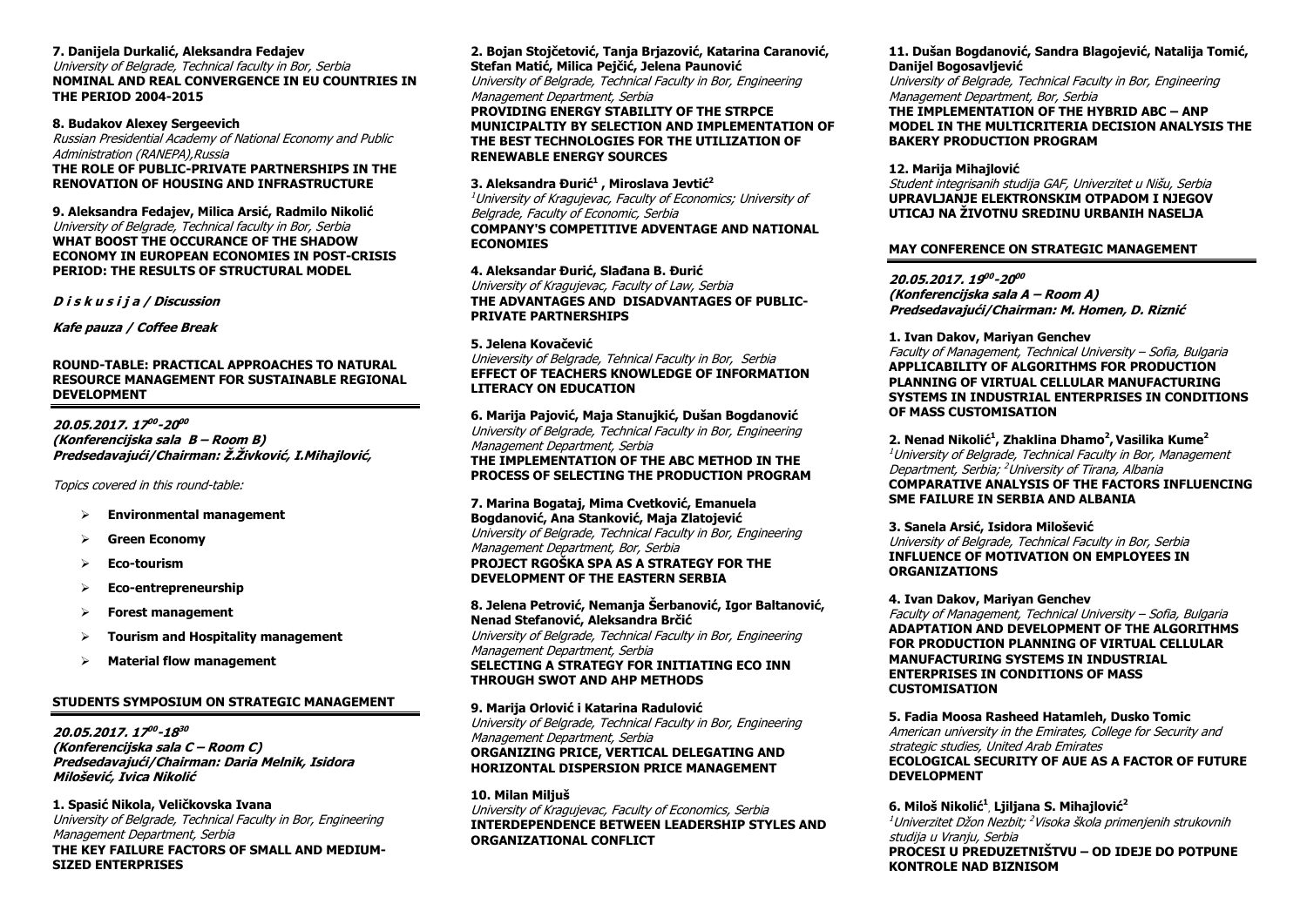#### **7. Anastas Dzurovski**

Faculty of law – Kichevo, Macedonia **THE COMPLEXITY OF COMPANY'S VALUATION PROCESS THROUGH ITS BASIC VARIATIONS**

**8. Danijela Voza, Isidora Milošević, Ivica Nikolić** University of Belgrade, Technical faculty in Bor, Serbia **THE MODEL OF STRATEGIC PLANNING IN THE DEVELOPMENT OF ECOTOURISM: A CASE STUDY ECO-LODGE IN EASTERN SERBIA**

**D i s k u s i j a / Discussion**

**21<sup>00</sup>Svečana večera / Banquet dinner**

#### **MAY CONFERENCE ON STRATEGIC MANAGEMENT**

**21.05.2017. 9 00 -10 30 (Konferencijska sala A – Room A) Predsedavajući/Chairman: Kseniia V. Baimakova, Sibel Ahmedova**

**1. Kseniia V. Baimakova, Ludmila A. Trofimova** State University of Aerospace Instrumentation, Saint-Petersburg, Russia **COOPERATION BETWEEN RUSSIA AND HUNGARY CONTRARY TO THE SANCTIONS**

#### **2. Sibel Ahmedova**

Technical University-Varna, Bulgaria **METHODOLOGY FOR EVALUATION AND ANALYSIS OF THE COMPETITIVENESS OF SMALL AND MEDIUM –SIZED ENTERPRISES**

#### **3. Solodovnikov Vitaly Vitalievich**

National Research University Higher School of Economics, Faculty of Business and Management, Supply Chain Management Department, Moscow, Russia **STRATEGIC SUPPLY CHAIN PLANNING**

#### **4. Ana Todorovic**

Uzice, Serbia **CUSTOMER SATISFACTION AS A PREDICTOR OF ESTABLISHING AN EFFICIENT AND EFFECTIVE CRM IN THE RETAIL SECTOR IN SERBIA**

#### **5. Nikola Vujanović**

Belgrade business school – higher education institution for applied studies, Serbia **CONSUMER BEHAVIOR IN SPECIFIC TERMS OF SALE**

#### **6. Saša Spasojević, Dragana Simić Antonijević**

Higher Agricultural School of Vocational Studies Šabac, Serbia **APPLICATION MODEL OF SIX SIGMA METHODOLOGY**

#### **7. Blaguna Shishkovska, Dragan Gruevski**

University "St. Kliment Ohridski", Faculty of Information and Communication Technologies, Bitola, Macedonia **E - HRM CONCEPT AS A STRATEGIC ADVANTAGE OF THE COMPANIES**

**8. Graa Amel, Abdelhak Soumia** Faculty of economic and management, Djillali Liabes University, Algeria

**EXPLORING THE INFLUENCE OF ONLINE SOCIAL NETWORKS ON PURCHASE INTENTION**

**D i s k u s i j a / D i s c u s s i o n**

#### **Kafe pauza / Coffee Break**

#### **MAY CONFERENCE ON STRATEGIC MANAGEMENT**

**21.05.2017. 9 00 -10 30 (Sala B/ Room B) Predsedavajući/Chairmen: Emilija Stevanovska, Evgeniya Yazovskikh**

#### **1. Jasna Teofilovska<sup>1</sup> , Ljubica Teofilovska<sup>2</sup>**

<sup>1</sup>Faculty of Economics, State University of Tetovo; <sup>2</sup>Ministry of Environment and Physical Planning, Macedonia

#### **WITH NEW CLIMATE POLICIES AND ACTIONS TOWARDS A MORE SUSTAINABLE AND LOW - CARBON DEVELOPMENT IN REPUBLIC OF MACEDONIA**

#### **2. Emilija Stevanovska<sup>1</sup> , Lence Petreska<sup>2</sup> , Pavlina Stojanova<sup>2</sup> ,**

<sup>1</sup>Business Academy Smilevski; <sup>2</sup>Megunaroden Slavjanski Univerzitet "Gavrilo Romanovic Derzavin, Macedonia **INCREASING MARKET SHARE AND ACHIEVING COMPETITIVE ADVANTAGE THROUGH MERGING ON MACEDONIAN TELECOMMUNICATION MARKET – TELEKOM AUSTRIA GROUP AND TELEKOM SLOVENIA GROUP**

#### **3. Evgeniya Yazovskikh, Oksana Yatsenko**

Ural federal University named after the first President of Russia B.N.Yeltsin, Russia

#### **MARKETING MANAGEMENT AT A MODERN ENTERPRISE: PECULIARITIES OF THE PROCESS**

#### **4. Savo Ashtalkoski<sup>1</sup> , Irena Ashtalkoska<sup>1</sup> , Igor Slavkoski, MSc, Bardul Tushi<sup>3</sup>**

FON-First Private University **1** ; MKM INSTITUTE - Institute for

sustainable development and climate change management **2 ;** Ministry of Education and Science of the Republic of Macedonia<sup>3</sup>, Macedonia

**THE IMPACT OF PROCESS OF MANAGING RESULTS ON THE PROFITABILITY OF ORGANIZATIONS**

#### **5. Ivan Vojteški**

University of Belgrade, Faculty of Mining and Geology, Serbia **ENVIRONMENTAL COST MANAGEMENT IN RETAIL**

#### **6. Ivan Vojteški**

University of Belgrade, Faculty of Mining and Geology, Serbia **THE ENERGY COSTS IN TRADE**

#### **7. Liza C. Pantekovska, Tanja Kitanovska – Stojkovska**

FON University, Faculty for Sports Management – Skopje, R. **Macedonia** 

**QUALITY OF SPORT AND RECREATIONAL SERVICES IN TOURISM OF STRUGA REGION (R. MACEDONIA) - APPLICATION OF ADOPTED SERQUAL MODEL**

#### **8. R. Mwadalu, C. Wekesa, N. Leley, G. Muturi, and M. Gathara**

Kenya Forestry Research Institute, Coast Eco-Region Research Programme, Kenya

#### **UNDERSTANDING MANGROVE ECOSYSTEM SOILS FOR EFFECTIVE MANAGEMENT: A CASE OF MANDA ISLAND, LAMU COUNTY, KENYA**

**D i s k u s i j a / D i s c u s s i o n**

**Kafe pauza / Coffee Break**

#### **MAY CONFERENCE ON STRATEGIC MANAGEMENT**

#### **21.05.2017. 11 00 -13 00**

**(Sala A/ Room A) Predsedavajući/Chairmen: Maria Rybalko, Jadranka Denkova**

#### **1. Maria Rybalko**

Marketing Department, Faculty Of Economics, Lomonosov Moscow State University, Moscow, Russia **CHANGES IN CONSUMER BEHAVIOR IN THE RETAIL TRADE UNDER THE INFLUENCE OF MODERN TECHNOLOGY**

### **2. Jadranka Denkova, Jovan Ananiev, Strasko Stojanovski**

"University Goce Delcev" Stip, Macedonia **HUMAN RESOURSE MANAGEMENT CHALLENGE FOR EFFECTIVE LOCAL GOVERNMENT**

#### **3. Carlos Inchaurralde Besga**

State University of Aerospace Instrumentation Saint-Petersburg, Russia **KEYWORDS IN MARKETING: SOME LINGUISTIC** 

## **CONSIDERATIONS**

#### **4. Ventsislava Ivanova**

Blagoevgrad, Bulgaria **THE ROLE OF THE TRAVEL AGENCIES WITHIN THE POLICY OF BULGARIA**